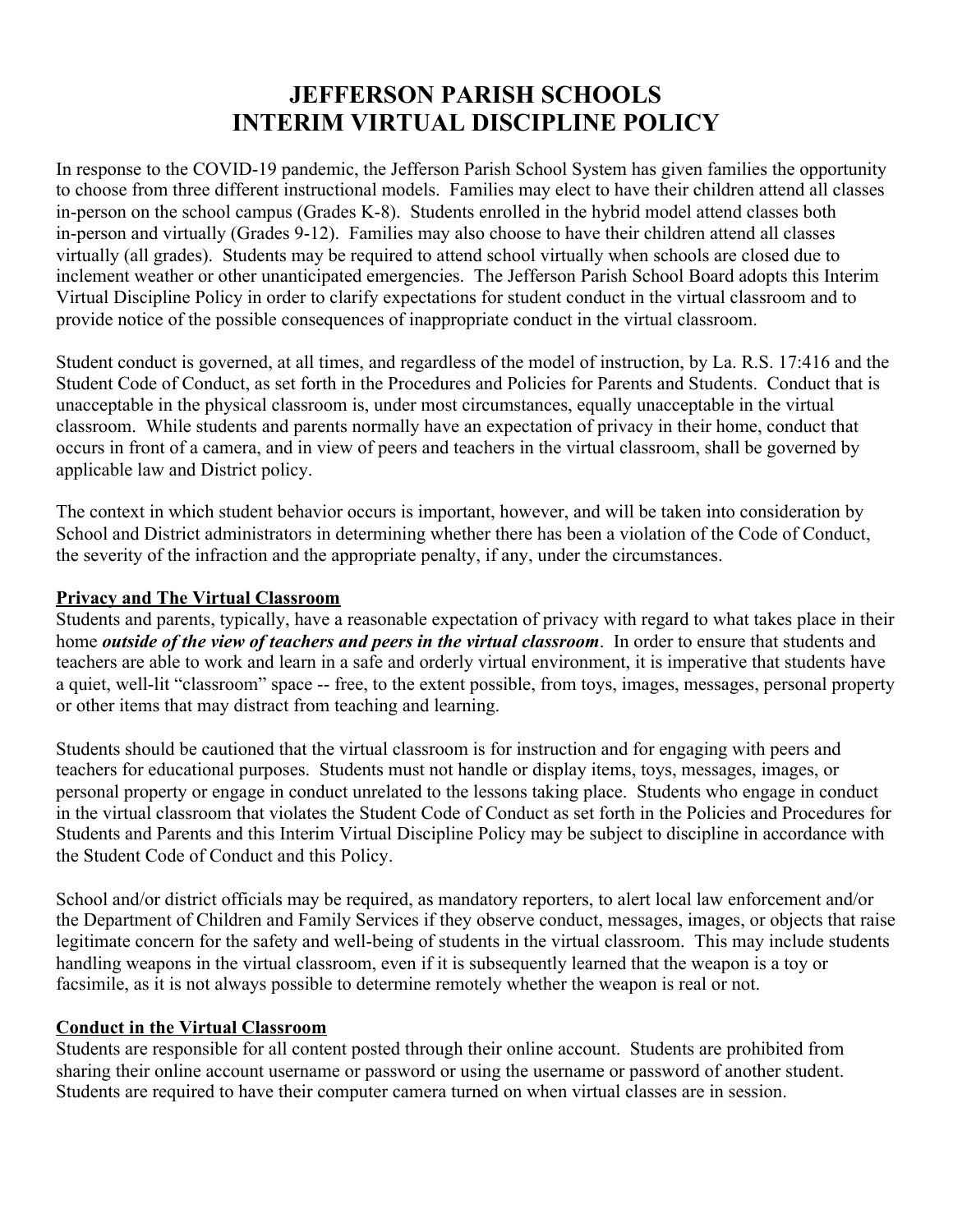Following is a *non-exclusive* list of behaviors that are prohibited in the virtual classroom and that may result in disciplinary action in accordance with the Student Code of Conduct as set forth in the Policies and Procedures for Students and Parents and this Policy:

- Antagonistic, harassing or discriminatory language of any kind with regard to race, color, religion, sex, gender, intelligence, age, orientation, disability, socioeconomic status or any other legally protected characteristic or activity
- Bullying and/or cyberbullying
- Use of obscene, degrading or profane language (written, verbal, pictures, drawings, audio, video)
- Displaying pornography, nudity or images of nudity
- Committing lewd or sexual acts
- Handling or displaying weapons, including toy or facsimile weapons\*
- Any criminal or other illegal activity encouraging the unlawful use, possession, manufacture or distribution of tobacco, drugs or alcohol\*
- Illegal posting, distribution, upload or download of copyrighted work of any kind
- Sharing assignments, questions/answers or any other action that would violate any expectations or rules relative to academic honesty
- Posting personally identifiable information in any format other than via private message

#### **Consequences of Inappropriate Online Conduct**

Parents and students must be aware that conduct that is unacceptable and disruptive in the regular classroom environment is, typically, unacceptable in the virtual classroom. The School Board recognizes, however, that virtual learning is a new experience for students and families, and that the context in which student conduct occurs must be taken into account in determining the appropriate penalty, if any, imposed for violations of the Student Code of Conduct in the virtual classroom.

Student conduct that occurs in the virtual classroom may be subject to progressive discipline which, *depending on the seriousness of the conduct at issue*, will include an initial verbal warning and consultation with the student's parent or guardian, prior to any formal disciplinary action. The seriousness of the conduct at issue will dictate the actions of administrators and the nature of the penalty ultimately imposed. For example, a student may be subject to a severe penalty, even for a first offense, depending on the seriousness of the conduct at issue.

Some factors that administrators will take into account in determining the penalty imposed, if any, for conduct that occurs in the virtual classroom will include:

- Age of the student
- Whether the conduct disrupted learning in the virtual classroom
- Whether the conduct was violent or threatening, in any way
- Whether the conduct was illegal
- Whether the conduct interfered with the rights of teachers and/or students to work and learn in a safe and orderly environment free from inappropriate images, messages, language or behavior
- Whether the student committed prohibited conduct in the past
- Whether the student received prior warnings or discipline for similar conduct

\*Conduct in the virtual classroom related to the display or handling of weapons or drugs, or other conduct that raises legitimate concerns about the safety and welfare of a student, must be reported immediately to the School Resource Officer, Director of Safety or Executive Director of Special Programs in order to assess